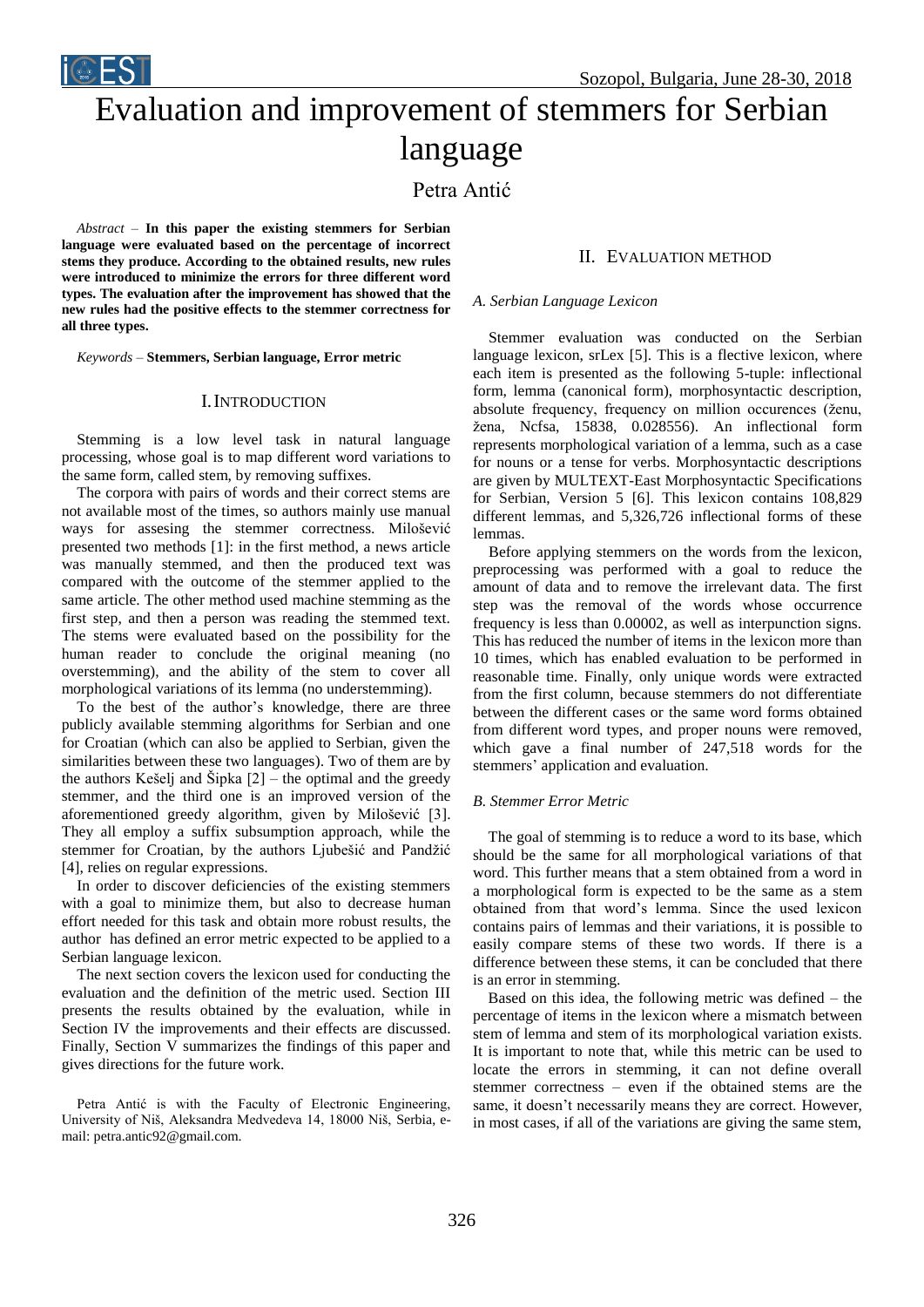

and there is no understemming, the stem can be accepted as correct.

The evaluation and the improvements were applied to Java implementation of the stemmers from the SCStemmers package [7], presented by Batanović [8].

## III. STEMMER EVALUATION

 With the aim to locate word types which are the most error prone, this metric was firstly calculated using all four stemmers on the main word types, shown in Table I.

Word type with the most errors are found to be pronouns, for which each stemmer made an error for almost a half of the word pairs. For adjectives, verbs and numbers, at least one stemmer gave acceptable results, however, it was decided to make further analysis for adjectives and verbs, and check whether some of their subtypes show significant errors in stemming.

 The next step was calcuating the metric for subtypes of verbs, adjectives and pronouns. The idea was to extract the subtypes for which all of the stemmers make error of 0.5 or more, and use those subtypes as candidates for further analysis and improvement. Given the large number of possible subtypes, only the extracted candidates are shown in Tables II-IV. The rows in all tables in this paper are labeled with morphosyntactic descriptions used in srLex lexicon [6].

TABLE I PERCENTAGE OF DIFFERENT STEMS FOR WORD AND LEMMA FOR MAIN WORD TYPES

|               | <b>KSG</b> | <b>KSO</b> | M    | LjP  |
|---------------|------------|------------|------|------|
| P             | 0.61       | 0.59       | 0.59 | 0.48 |
| Q             | 0.12       | 0.12       | 0.12 | 0.12 |
| A             | 0.46       | 0.26       | 0.57 | 0.33 |
| $\mathbb{R}$  | 0.28       | 0.17       | 0.23 | 0.18 |
| $\mathcal{C}$ | 0.02       | 0.02       | 0    | 0.02 |
| S             | 0.07       | 0.09       | 0.06 | 0.06 |
| V             | 0.2        | 0.15       | 0.4  | 0.39 |
| M             | 0.62       | 0.45       | 0.52 | 0.17 |
| N             | 0.21       | 0.18       | 0.33 | 0.07 |

# *A. Prounouns*

For pronouns, two the most error prone groups are demonstrative (Pd) and indefinite pronouns (Pi), as well as some forms of personal (Pp), interrogative (Pq), reflexive (Px) and possessive (Ps) pronouns, with metric results shown in Table II.

The first problem is with short demonstrative pronouns (*taj, ovaj*), where two types of errors are present: either the word ending is completely removed, leaving the stem of only one letter (*toga-t*), or no change was made at all.

The other problem is related to demonstrative pronouns of quality, such as *takav/onakav/ovakav*, which show presence of a voice change of absent A, and are stemmed to base *takv* for every case form except nominative, which gets stemmed to *takav*.

TABLE II PERCENTAGE OF DIFFERENT STEMS FOR WORD AND LEMMA FOR

| <b>PRONOUNS</b> |
|-----------------|
|                 |

|          | <b>KSG</b> | <b>KSO</b> | М    | LjP  |
|----------|------------|------------|------|------|
| Pd       | 0.73       | 0.72       | 0.79 | 0.66 |
| Pi       | 0.62       | 0.61       | 0.51 | 0.5  |
| Pp2      | 0.69       | 0.69       | 0.5  | 0.69 |
| Pq-      | 0.63       | 0.63       | 0.63 | 0.5  |
| $Px - n$ | 0.79       | 0.5        | 0.79 | 0.5  |
| Ps2mp    | 0.9        | 0.5        | 0.9  | 0.6  |

An additional problem are volatile vowels [8] which can be present in some case forms at the end of the word: *takvog*(*a*). Their presence or absence doesn't change a word in a grammatical or a semantical way, and its usage depends only on the writing style.

Interogative pronouns show errors similar to demonstrative ones, with short forms being stemmed to only one letter (*koga – k*), but also errors caused by different bases for nominative and other cases (*šta* – *čega*). This difference in base is also a cause of errors for personal pronouns (*ti – tebe, on-njemu*).

#### *B. Verbs*

Table III shows errors for verb subtypes, and it can be seen that all of them are the forms of auxiliary verbs (Va), which, because of their irregular nature, have a mismatch for almost all cases.

TABLE III PERCENTAGE OF DIFFERENT STEMS FOR WORD AND LEMMA FOR AUXILIARY VERBS

|     | <b>KSG</b> | KSO  | M    | $\mathbf{H}$ |
|-----|------------|------|------|--------------|
| Vam |            |      |      |              |
| Var | 0.93       | 0.93 | 0.57 |              |
| Vae | 0.5        | 0.5  | 0.5  |              |

Different authors had different approaches regarding auxiliary verbs. For example, the stemmer by authors Kešelj and Šipka does not have special rules for this word type, so there are stemming examples such as *biti-b*. Milošević uses a dictionary of mappings for processing these verbs, where every form of an auxiliary verb is mapped to its infitive form. However, this dictionary does not cover all the possible forms, so there are still mismatches such as *budite-bud* and *biću-biti*. Finally, the authors Ljubešić and Pandžić have the third approach – they consider auxiliary verbs to be stopwords and ignore them during stemming. Still, there are also incosistencies in this approach, because word *bude* gets stemmed to form *bud*.

## *C. Adjectives*

For adjectives, subtypes with the highest rate of errors are comparative (Agc) and superlative (Ags) forms, with the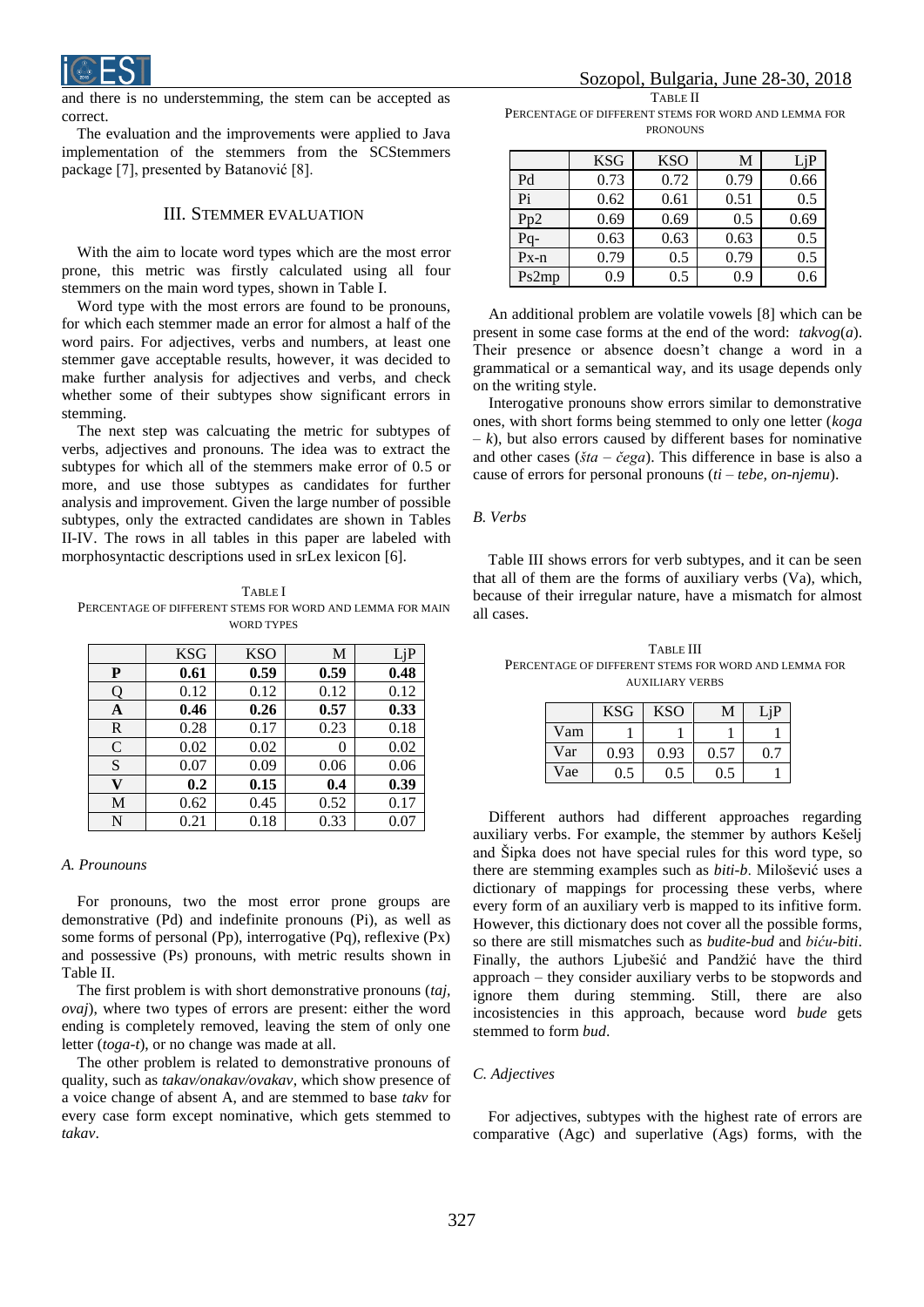

results shown in Table IV. High values for superlative are expected, given that none of the stemmers are removing prefixes and prefix *naj*- always remains in the stem.

TABLE IV PERCENTAGE OF DIFFERENT STEMS FOR WORD AND LEMMA FOR ADJECTIVES

|     | <b>KSG</b> | KSO  | М    |      |
|-----|------------|------|------|------|
| Agc | 0.75       | 0.83 | 0.93 | 0.62 |
| Ags | 0.99       | 0.99 | 0.99 |      |

The analysis of the cases where a mismatch for a comparative exists, shown that one of the problems is the inconsistency in stemming – for some words, suffix for the comparative is removed, while for the others it is not. Then, all of the stemmers are making a mistake when iotation voice change occurs (*mlad*– *mlađi*), where only *-i* of the suffix -*ji* is removed, while stem keeps the changed consonant (*đ*). Another problem is also caused by a voice change, in this case the absent A, when the letter A is missing in the stem of a case form (*ružn*), while it is present in the stem of lemma (*ružan*). For examples such as *spontaniji – spotanij* only a partial removal of suffix –*iji* can be noticed.

# IV. STEMMER IMPROVEMENTS

All four stemmers have shown advantages and disadvantages, so it was not obvious based only on the results which stemmer should have been chosen for the improvements. However, by comparing their implementations, the one by Ljubešić and Pandžić has proven to be the most appropriate for the expansion. Its biggest advantage is that, by using regular expressions, suffix removal is dependent on the letter combination which precedes it. Also, it is structured in a way that each rule pattern covers more suffixes, so it is easier to deduct which type of word a rule covers. In addition, the number of the rules is the smallest – it has 70 rules, opposed to 285 in the stemmer by Milošević, or even 1000 and over 17000 rules in the greedy and the optimal version of stemmer by Kešelj and Šipka.

One of the proposed improvements was to add a new structure for post-transformations, which will solve problems with different bases of an inflection and a lemma, or problems with base transformations due to iotation changes. It was implemented as a two level hash map, where keys on the first level are the regular expressions for the word start, and keys on the second level are the regular expressions of the word end. The value obtained based on these two keys is post transformation which should be applied.

In addition to this new structure, new rules were also introduced for all word types classified as the most error prone.

*A. New Rules*

Since almost all pronoun subtypes showed problems with stemming, and a number of existing pronouns is limited and many are different only in prefixes (*kakav – ikakav – nekakav*), it was decided to define special rules for all pronouns. These rules would be placed on the beginning of the list, to be applied before more general rules.

Personal pronouns were stemmed in a way to keep the gender (*njemu – on, njoj – ona*), while other, adjective-like pronoun types, were stemmed to the male gender. Using this approach, twenty new rules were added.

For defining rules for verbs, the author has used rules for building simple verb forms. Using the rules instead of the dictionary was chosen for its structure and smaller posibility to exclude some of the forms. By Klajn's recommendation [9], and in complience with lemmas in the lexicon, forms of the verb *jesam* were reduced to the base *biti*. Using this aproach, six new rules were added.

Rules for adjectives included four irregular verbs stated in the grammar books (*dobar, zao, mali, veliki*), as well as three adjectives known to be the only ones with suffix –*ši* (*lep, lak, mek*). In addition, a rule was created to try to solve the problem of iotation in the adjective's base in the comparative form. This rule included the usage of post tranformation to transfrom the changed letter of the base (*đ* in *mlađ*) to its original letter (*d*). Another rule was added to ensure the consistency in removing suffix -*iji* and its inflections.

#### *B. Results of Improvement*

TABLE V PERCENTAGE OF DIFFERENT STEMS FOR WORD AND LEMMA FOR PRONOUNS AFTER THE IMPROVEMENTS

|                 | LjP  | А                |
|-----------------|------|------------------|
| P               | 0.48 | 0.06             |
| Pp              | 0.61 | 0.15             |
| Pq              | 0.31 | 0.19             |
| $\overline{Ps}$ | 0.18 | $\left( \right)$ |
| Pd              | 0.66 | 0.02             |
| Px              | 0.41 | $\left( \right)$ |
| Pi              | 0.5  | 0.1              |

After introducing the new rules, the error metric was recalculated for the relevant word subtypes, and the results are shown in Tables V-VII.

There is a significant decrease in errors for all subtypes of pronouns, which can be seen in Table V. The errors that are still present are mostly dependent on:

- The lexicon structure there are words which are not common in Serbian, such as *tko* instead of *ko*; personal pronouns are given in the lexicon with lemma in the male gender, and an assumption was made that for these pronouns the gender should be preserved.
- The overlapping forms for a different gender and number (e.g. *one* can be genitive, 2nd person, singular, female gender, or acusative, 3rd person, plural, male gender).

Improvements are noticeable also for auxiliary verbs (Table VI), but the problems similar to those with the pronouns still